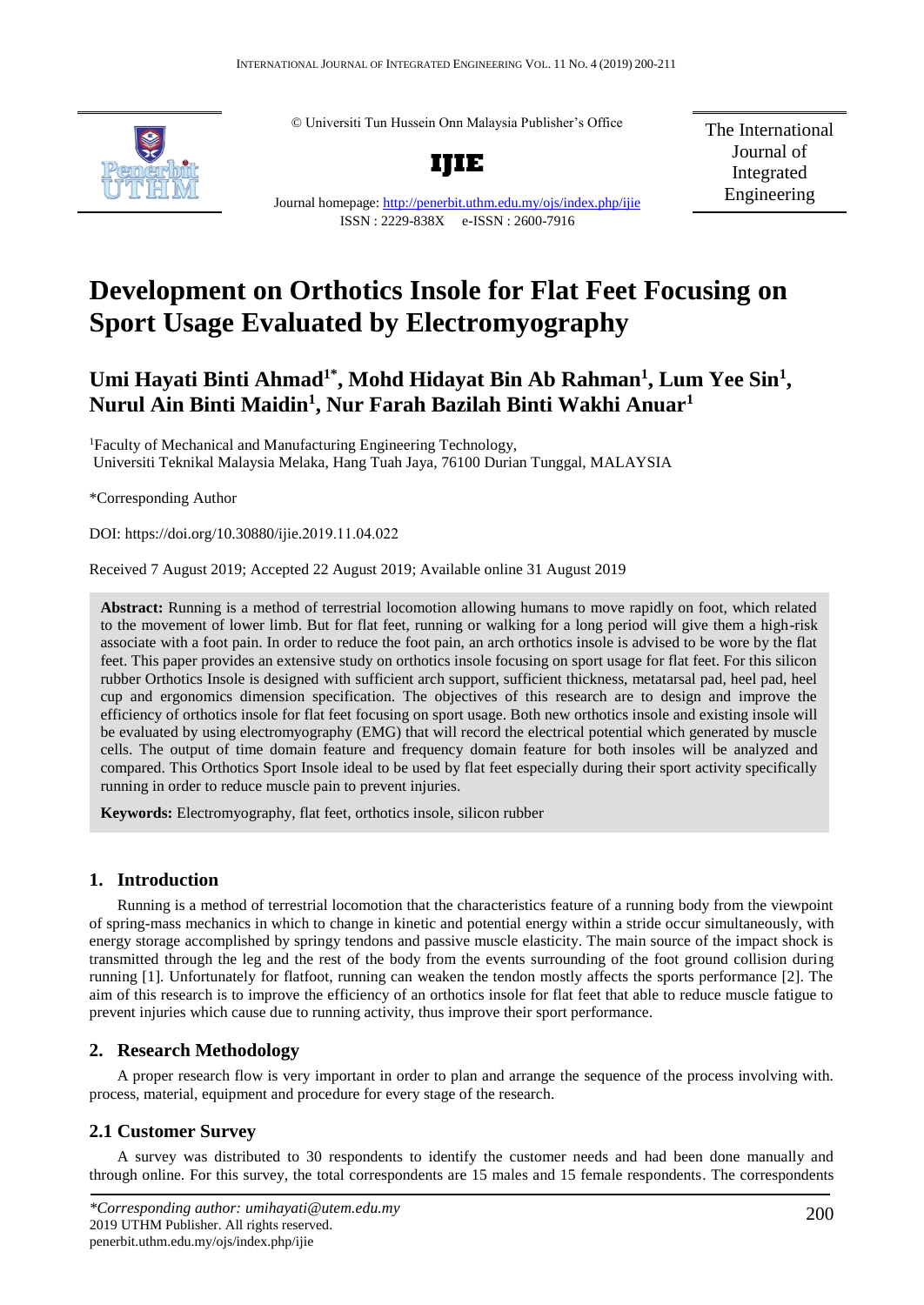are among the students in Universiti Teknikal Malaysia Melaka (UTeM). 5 of flat feet respondents are part of the 30 correspondents. The questionnaire has been done to identify an average foot size of respondent which later to be used in the research and also to determine the design requirement of orthotics insole that suitable with customer needs. As show in Fig.1, customer surveys are quite critical and needed in this research in order to find the average size of foot.



**Fig. 1 - Method of study.**



**Fig. 2 - Flat feet respondent.**

#### **2.2 Conceptual Design**

Several concept sketches have been designed based on customer survey that fulfill requirement of flat feet specifically for sport usage. The existing insole with the characteristics are sufficient arch support, deep heel cup and small holes to release heat will be compare with the fabricating orthotics insole. The graph as shown in Fig. 3, Fig. 4 and Fig. 5 shows the characteristics from the survey that had been done on 30 respondents that highly related to the creating each of the orthotics insole concepts which are having sufficient arch support, having a shock absorbing heel pad and having ergonomics deep heel cup.



**Fig. 3 - Analysis of sufficient arch support on orthotics insole.**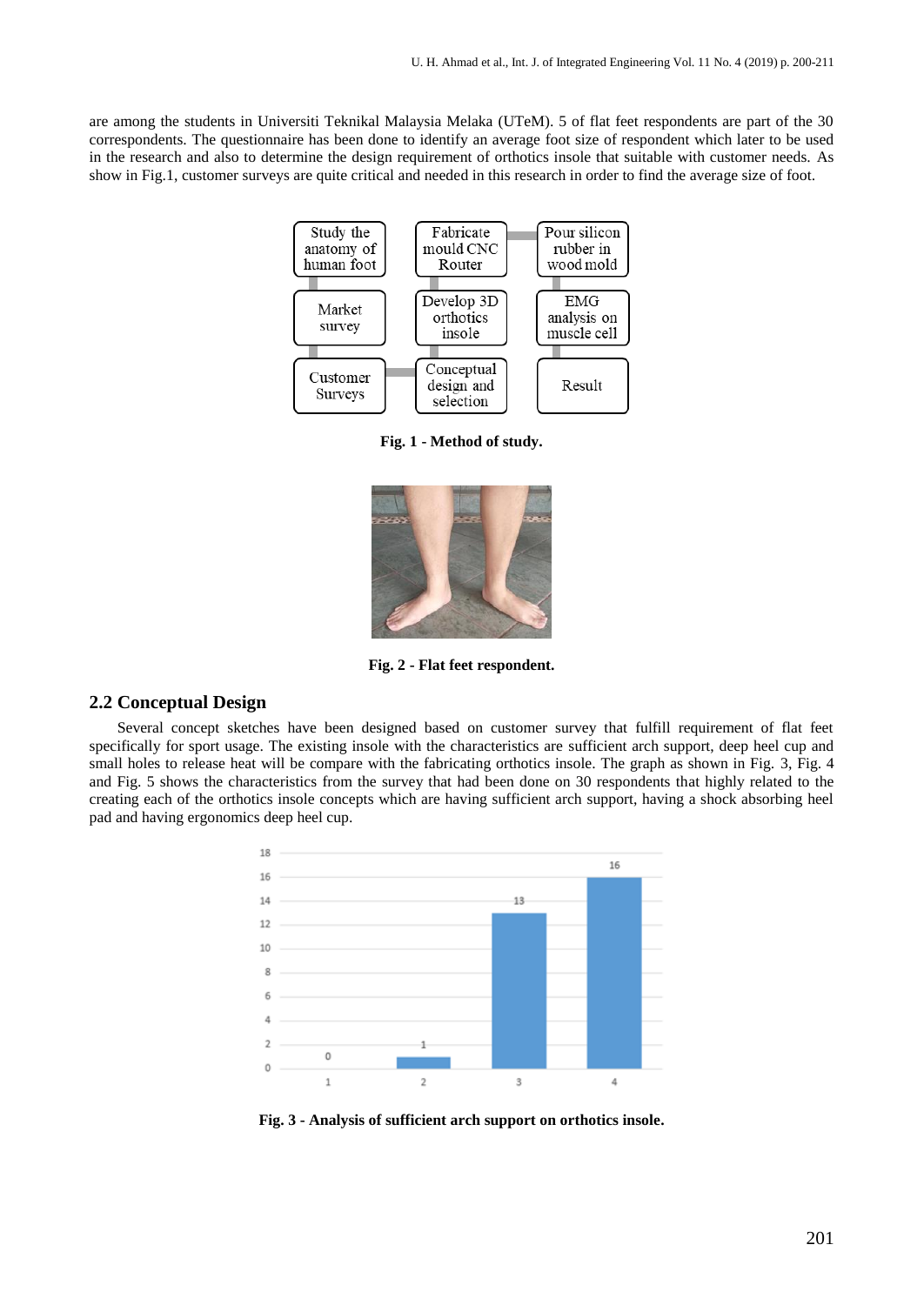

**Fig. 4 - Analysis of heel pad on orthotics insole.**



**Fig.5 - Analysis of deep heel cup on orthotics insole.**



**Fig. 6 - Concept 1-3.**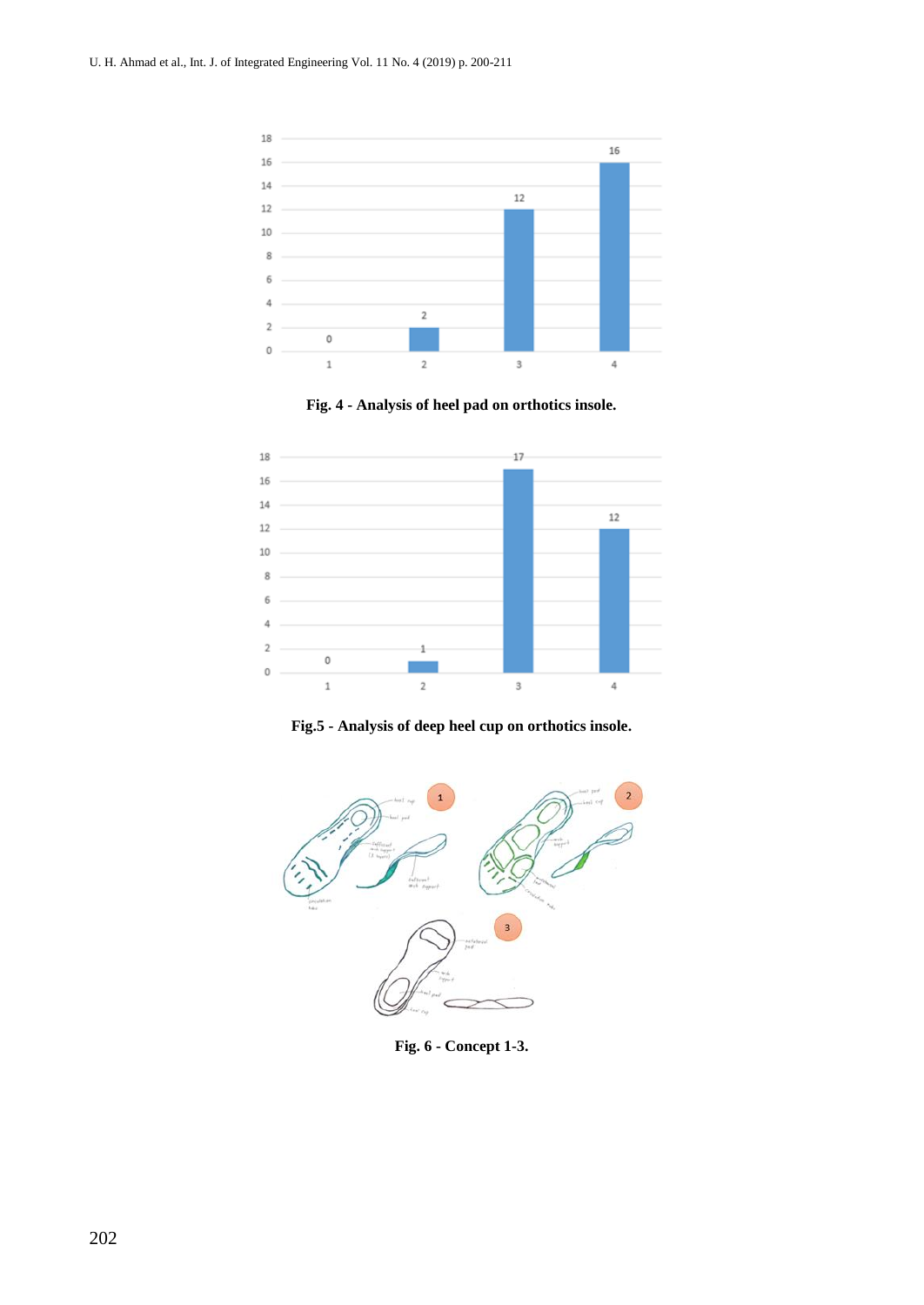| <b>Criteria</b>     | <b>Concept 1</b> | Concept 2 Concept 3 Datum |                             |                   |
|---------------------|------------------|---------------------------|-----------------------------|-------------------|
| Arch support        | 0                |                           | ∩                           | 0                 |
| Heel pad            | $^{+}$           | $+$                       | $^{+}$                      | $\mathbf{\Omega}$ |
| Heel cup            | $^{+}$           | $+$                       |                             | 0                 |
| Metatarsal pad      |                  |                           | $^{+}$                      |                   |
| Circulation nubs    | $^{+}$           | $+$                       | $\cup$                      | 0                 |
| Layers arch support | $^{+}$           | $^{+}$                    |                             | 0                 |
| $Sum + 's$          | 4                | 5                         | $\mathcal{D}_{\mathcal{A}}$ | O                 |
| Sum 0's             |                  |                           | $\mathcal{D}$               | 6                 |
| $Sum - 's$          |                  |                           | $\mathcal{D}$               |                   |
| Net Score           | 3                | 4                         | ∩                           | ∩                 |
| Rank                | $\mathfrak{D}$   |                           | 3                           | 4                 |
| Continue?           | Yes              | Yes                       | No                          | No                |

**Table 1 - Concept Screening.**

The selection of concept is based on the concept screening. Concept No. 1 and 2 has been chosen to be used for next stage.

| -wore = 2 compared and control of concerned and can |                      |                        |  |  |
|-----------------------------------------------------|----------------------|------------------------|--|--|
|                                                     | Men orthotics insole | Women orthotics insole |  |  |
| <b>Dimension</b> (mm)                               | (Left and right)     | (Left and right)       |  |  |
| Length                                              | 263                  | 243                    |  |  |
| Metatarsal width                                    | 92                   | 86                     |  |  |
| Heel width                                          | 62                   | 47                     |  |  |
| <b>Thickness</b>                                    |                      | 6                      |  |  |
| Middle thickness                                    |                      | 11                     |  |  |
| Thickness of heel pad,                              |                      | 3                      |  |  |
| Metatarsal pad                                      |                      |                        |  |  |
| Degree of arch support $(°)$                        |                      | 4                      |  |  |

**Table 2 Design dimension of orthotics insole.**

The design dimension of orthotics insole from Table 2, respondents of the survey. The size of the chosen concept was then being developed with the design dimensions from the conducted survey from men and women orthotics insole categories as shown in Table 2.

Orthotics insole is designed with arch support in order to improve the medial longitudinal arch (MLA) of flatfoot and the ability dynamic balance of feet and lower limbs on exercise (running or walking) [3]. While the heel pad is to provide the shock absorption over the calcaneus during locomotion by reducing maximum stress and friction between heel and ground. On the other hand, heel pad increased the motion control, enhanced proprioception, and stability of the foot support. The metatarsal pad is used to redistribute pressure and stress from the metatarsal heads to the shafts and to support the foot in position [4].



**Fig. 7 - Selected Concept.**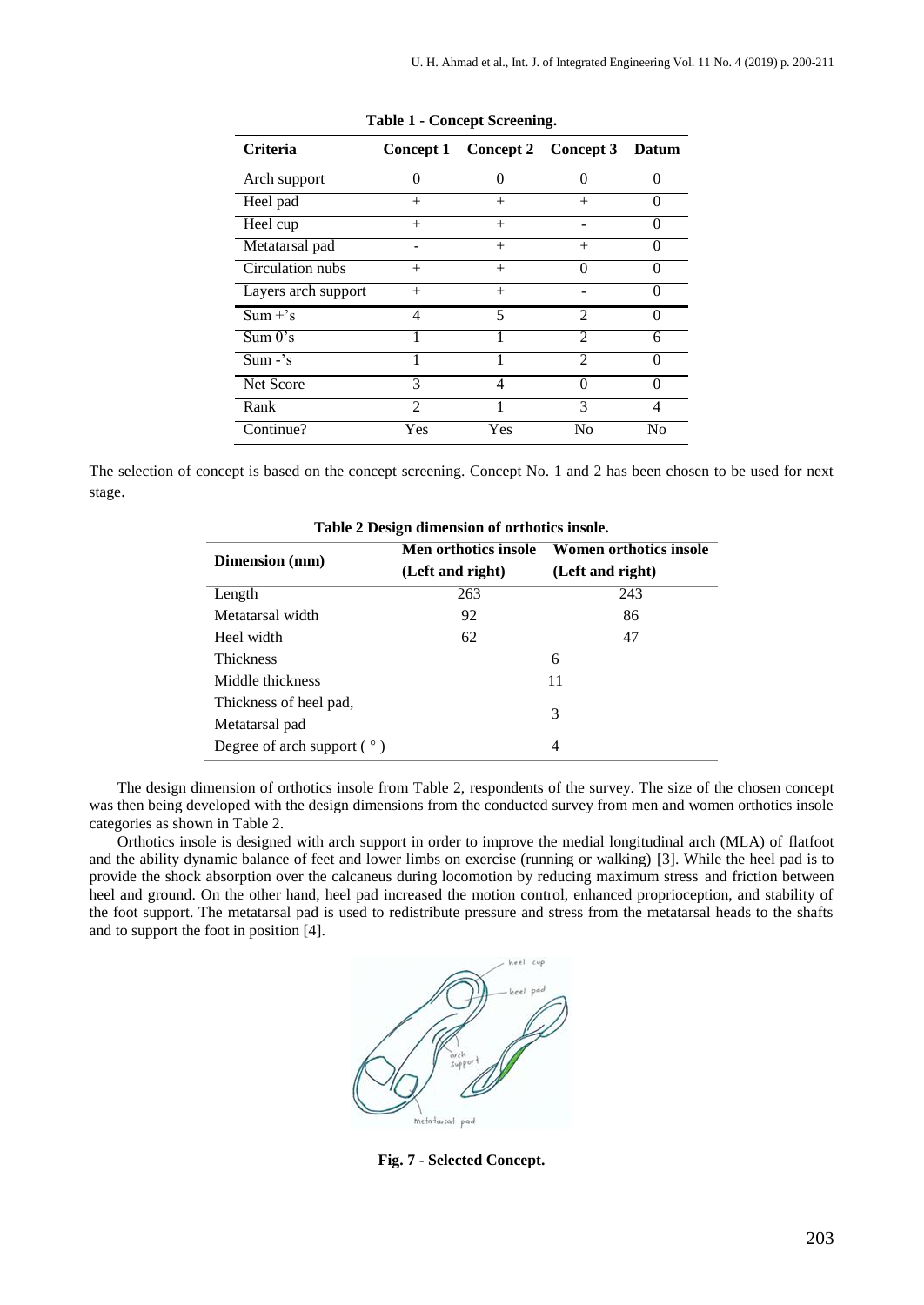

**Fig. 8 - Characteristics of orthotics insole.**

#### **2.3 Orthotics Insole CAD Model**

In this stage, CAD model for men and women with different dimensions were designed based on these characteristics; deep heel cup, heel pad, metatarsal pad, and sufficient arch support. Orthotics insoles CAD model (left and right) with the design requirements is shown in Figure 10.







**Fig. 10 - 3D model of orthotics insole.**



**Fig. 11 - Cavity and core of orthotics insole (left and right). a) Women insole b) Male insole.**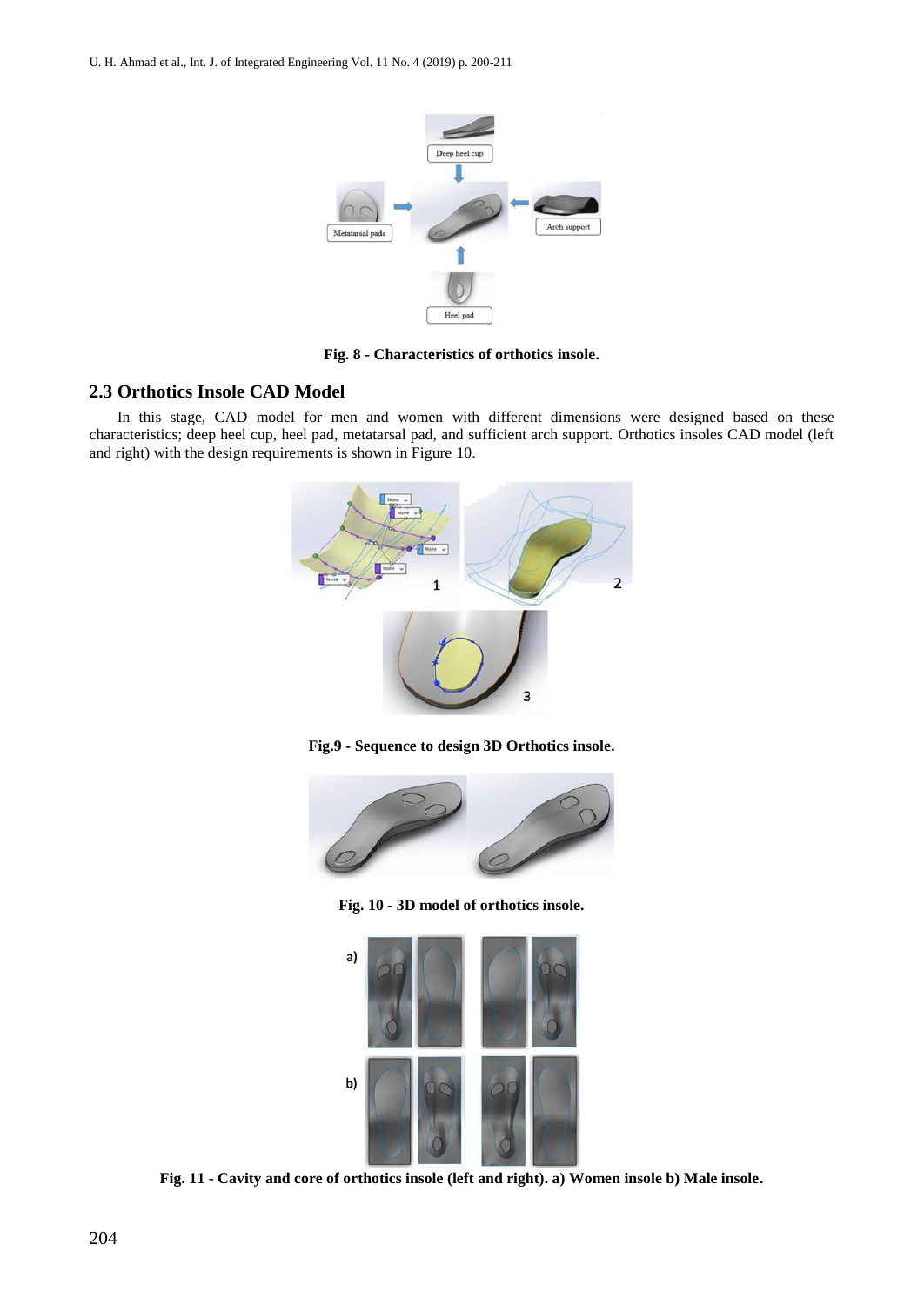

#### **Fig. 12 - Isometric view of cavity and core of orthotics insole (left and right). a) Women insole b) Male insole.**

#### **2.4 Wood mould fabrication**

The core and cavity of orthotics insole are machine by using CNC router machine with material of pine wood. The dimension of wood mould for men insole are 340mm length, 130mm width and 50mm height and for women insole are 300mm length, 105mm width and 80mm height. After machining, sandpaper was used to get a smooth surface of the mould and spray with paint on the wood to maintain the quality of wood.



**Fig. 13 - Wood mould of orthotics insole (male and female)**

After the wood mould is ready, the silicone rubber need to undergo several processes before it can be pour into the wood mould. The Vacuum Casting KLM-1000A Machine is used to remove the bubbles from the mixed material of silicone rubber with the hardener before pouring process.



**Fig. 14 - Silicon rubber making process.**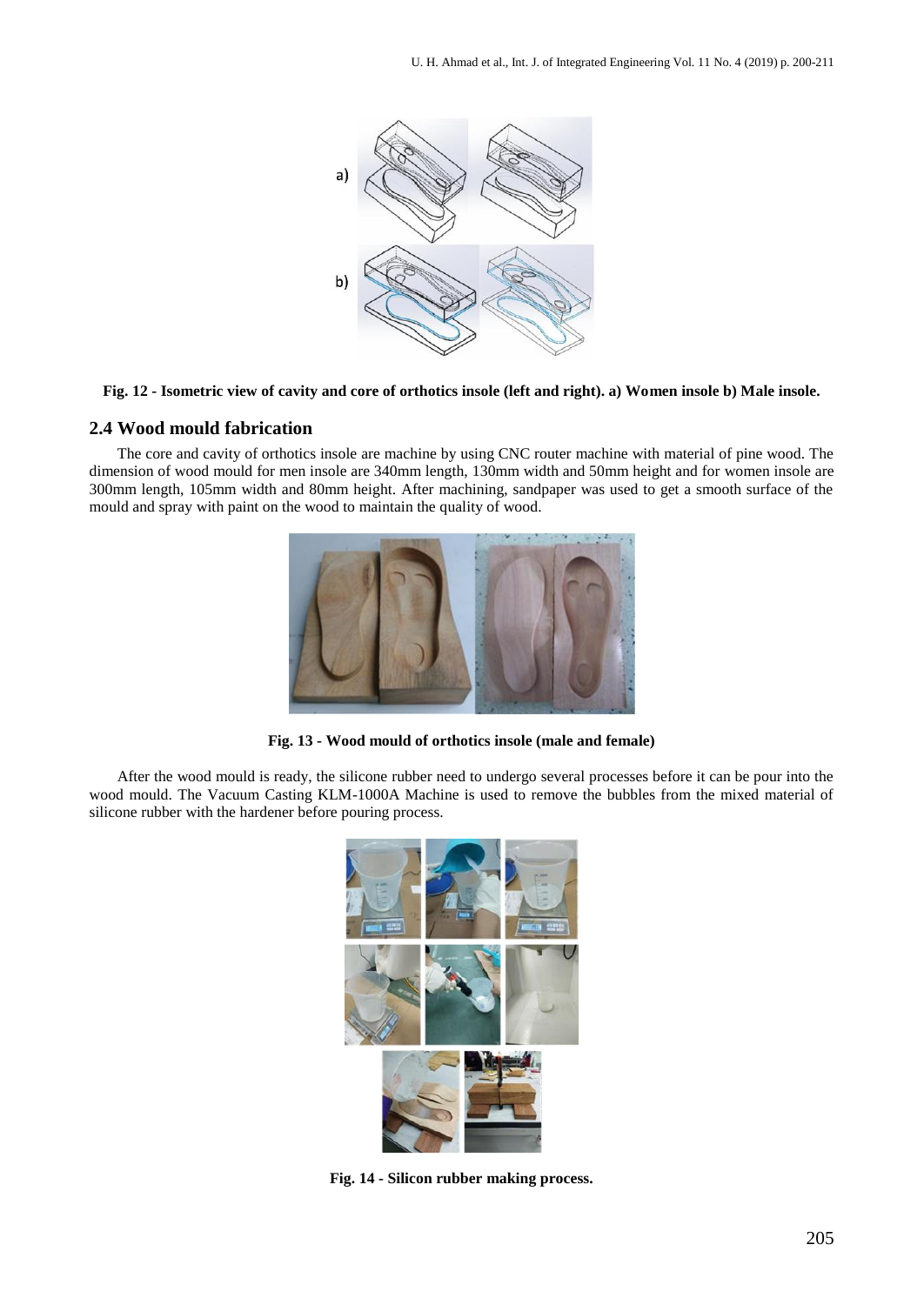#### **2.5 Experiment and evaluation process**

Electromyography (EMG) equipment is used to detect and record the electrical potential that generated by muscle cells. EMG sensors are placed on major muscles of lower limb, which include Hamstrings (vastus medialis and rectus femoris), Tibialis Anterior and Calves (gastrocnemius and soleus). The Trigno EMG sensors of Delsys are used to evaluate the flat feet with insole during running and wireless transmit surface EMG (sEMG) signals to the Trigno Wireless Foundation System then analyzed it. Total of 5 respondents (3 males and 2 females) are volunteers for the testing stage. They had been tested on the existing insole and the new improvised insole which enable the data to be collected and observed by surface electromyogram. All the respondents are flat feet, aged between 17 and 24 and Universiti Teknikal Malaysia Melaka students. The specifications of the subjects recording to BMI as shown in the Table 3.

| Table 3 - Subject's Specification. |                       |                 |  |
|------------------------------------|-----------------------|-----------------|--|
| Specification                      | Male                  | Female          |  |
| Age                                | 18-24                 |                 |  |
| Height                             | $175 \pm 10$ cm       | $155 \pm 10$ cm |  |
| Weight                             | $60kg - 90kg$         | $45kg - 60kg$   |  |
| BMI                                | $20 - 29$             |                 |  |
| Characteristic                     | Flat feet respondents |                 |  |
|                                    |                       |                 |  |



**Fig. 15 - (a) Quadriceps [5] (b) Tibialis anterior [6]**



**Fig. 16 - (a) Gastrocnemius, soleus [7] (b) Rectus femoris [5]**



**Fig. 17 - Orthotics insole existing and new improvised.**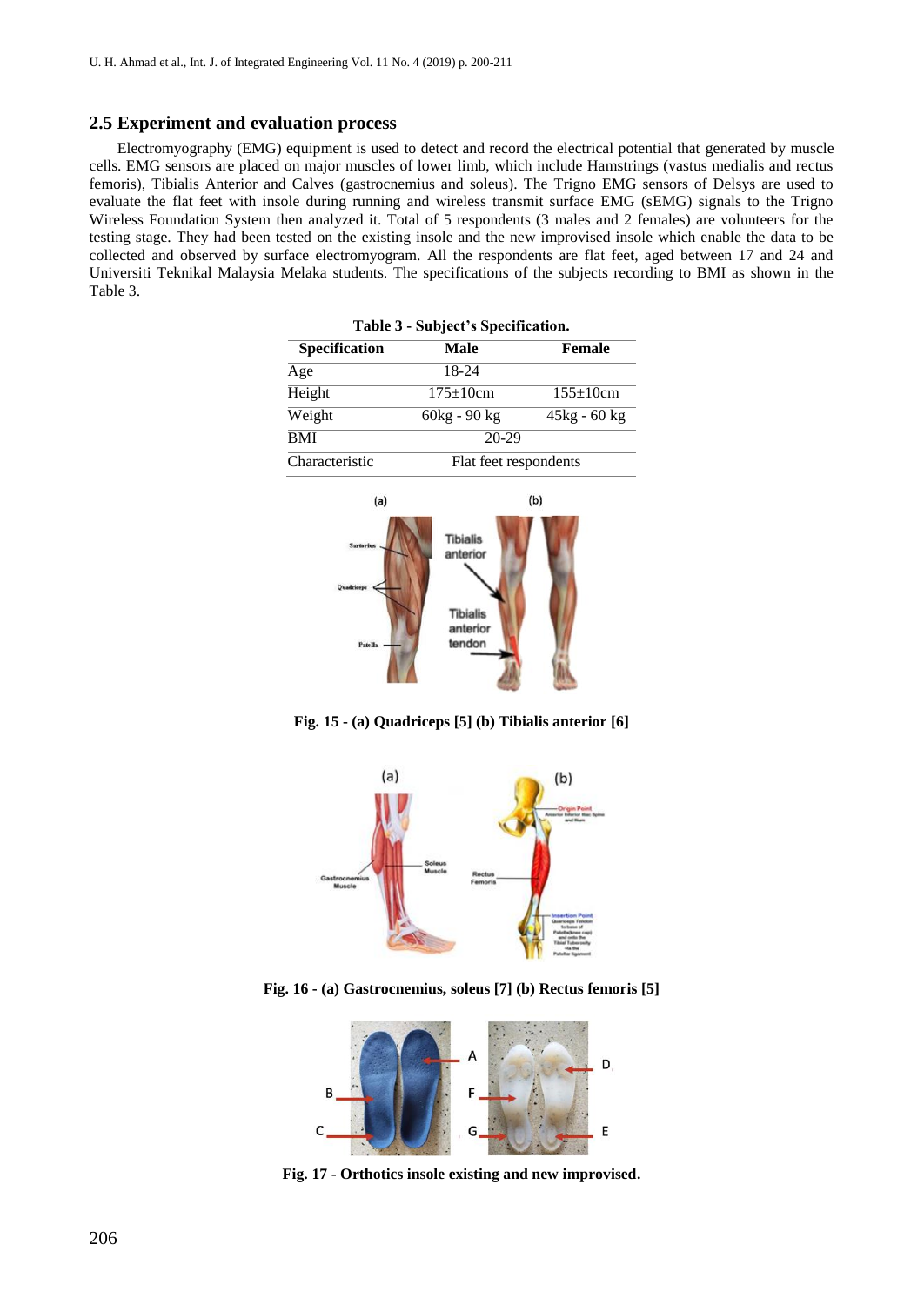| rable + - Orthotics mode specification. |                             |      |                                  |  |  |
|-----------------------------------------|-----------------------------|------|----------------------------------|--|--|
| <b>Item</b>                             | <b>Existing Insole</b>      | Item | <b>Redesign Orthotics Insole</b> |  |  |
| A                                       | Small holes to release heat | Ð    | Metatarsal pad                   |  |  |
| B                                       | Sufficient arch support     | Е    | Heel pad                         |  |  |
|                                         | Deep heel cup               | F    | Sufficient arch support          |  |  |
|                                         |                             |      | Deep heel cup                    |  |  |

**Table 4 - Orthotics insole specification.**

Raw signal that obtained from surface electrodes sensor is influenced by surrounding factors such as electronic noise, motion artifacts, location of muscles and inter-electrode distance. The signals are sampled at 1000 Hz and signal processing through the Delsys EMGwork analysis. All the raw signals collected were filtered with band pass filter range from 50 - 500 Hz with 2nd order Butterworth filter. The time domain analysis of amplitude with RMS and frequency domain of median frequency were analyzed. From the collecting signals, the determination of muscle fatigue of respondents by increase root mean square (RMS) and decrease of median power frequency (MDF).



**Fig. 18 - Sensor of wireless electromyography.**



**Fig. 19 - Sensor placement in lower limb muscles (male and female).**

#### **3. Results and Discussion**

In this stage, the signal result from the testing stage will be analyzed and discussed. Fig. 21 and Fig. 22 shows the raw signal between new improvised insole and existing insole of dynamic muscle contraction for gastrocnemius muscles. After rectification process, the negative amplitude signals are converted to positive amplitude signals which the starting point of y-axis is from zero, 0.

The raw signal will be filter by removing the noise from the surrounding. Normally, the high-pass filter with a cutoff frequency in the 15 to 20 Hz range. Whereas the low-pass filter with a cut-off frequency in the 500 to 1000 Hz range [8]. So that, the filtering of the signal in range of 50- 500 Hz with 2nd order Butterworth filter.

Electromyography is a technique to capture and measure electrical activity and muscle action potential [9]. Which is applied to specify production of force and analyse muscle fatigue.

The Root Mean Square (RMS) are used to analyse the EMG signal. It been used to quantify the electrical signal because it reflects the physiological activity in the motor unit during contraction [10].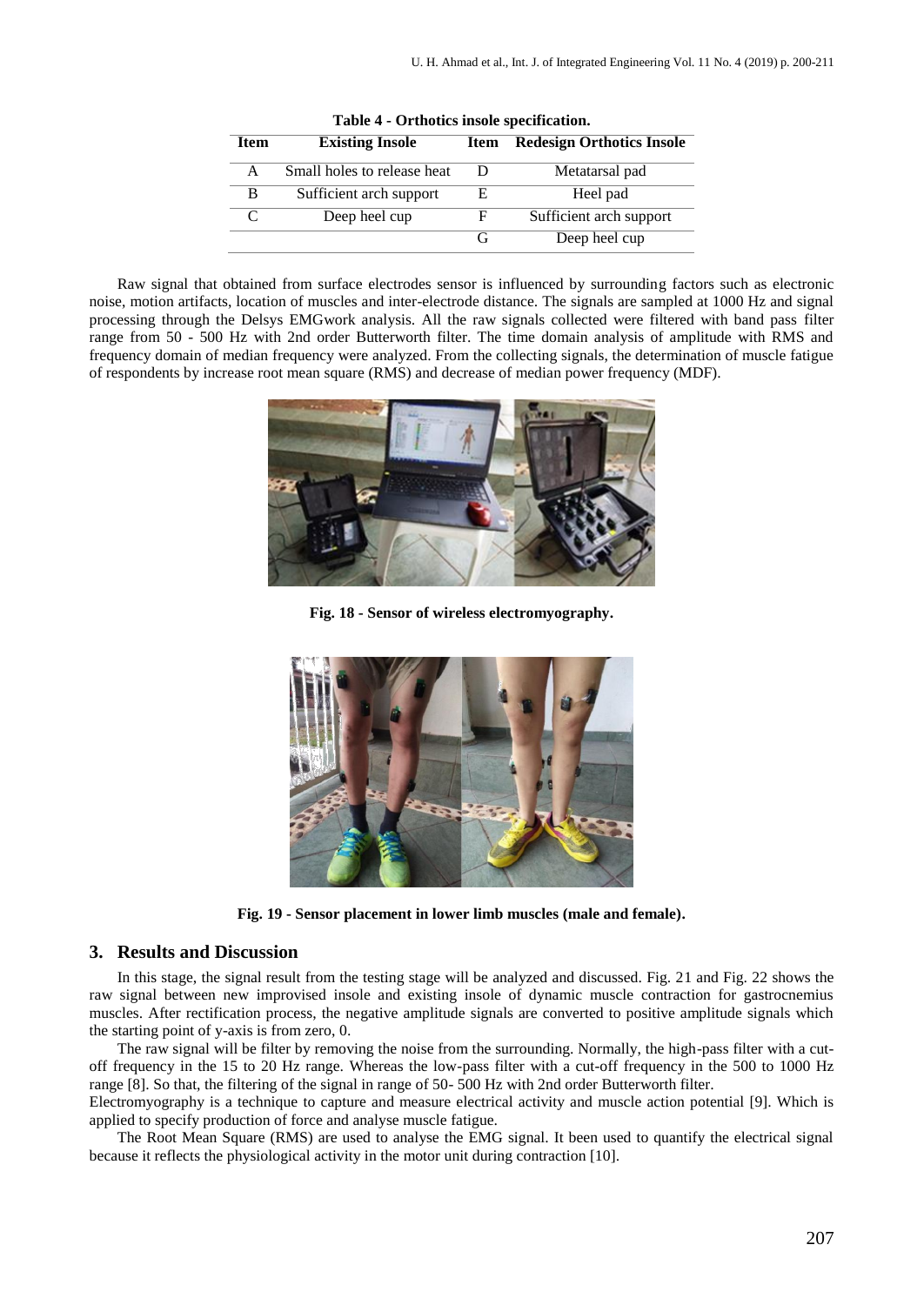

**Fig. 20 - Raw signal of fabricating orthotics insole for gastrocnemius muscles. A. Pre-fatigue B. Contraction C. Rest period D. Post-fatigue (right and left foot).**



**Fig. 21 - Raw signal of existing orthotics insole for gastrocnemius muscles. A. Pre-fatigue B. Post-fatigue (right and left foot)**

In Fig. 22 and Fig. 23, the average RMS for left and right of rectus femoris muscle have a small different in muscle fatigue between fabricated insole and current insole. The fabricated insole contributes to an increasing value for muscle fatigue, but it is very minimum. The rectus femoris muscle on left side quite comfortable with the fabricated insole rather that the side. The 5<sup>th</sup> respondent show that he was very uncomfortable using the current insole on his left foot. The 4<sup>th</sup> respondent also show a quite different graph between right and left muscle but between the 2 insoles, there's only a little value difference for muscle fatigue.



**Fig. 22 - Average RMS of rectus femoris (right).**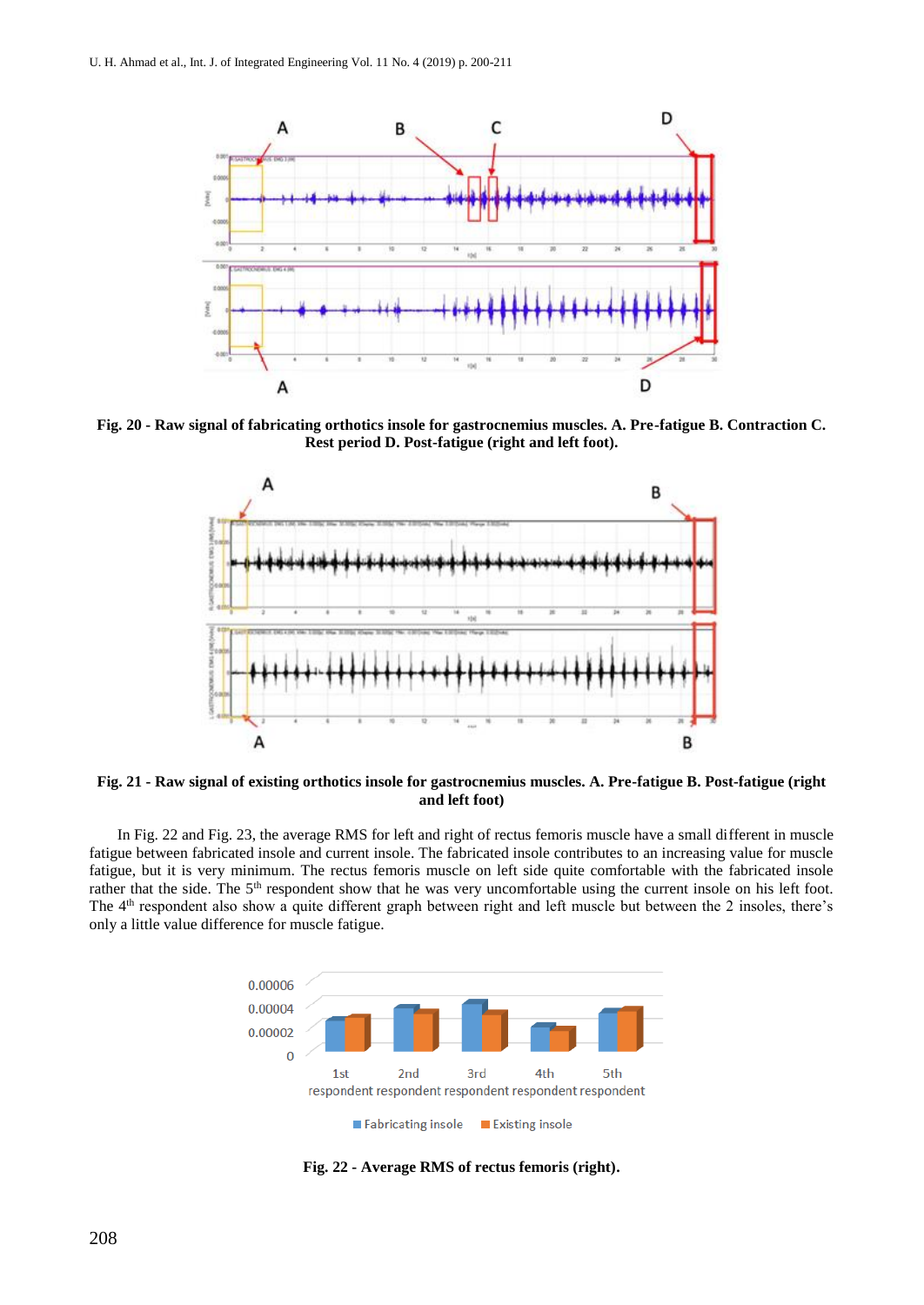

**Fig. 23 - Average RMS of rectus femoris (left).**

For average RMS of tibialis anterior muscle for right and left leg as in Fig.24 and Fig.25, the 3<sup>rd</sup> and 4<sup>th</sup> respondent gave a quite obvious result in the graph. The left muscle seems quite balance between 2 insoles. Meanwhile on the right muscle, both 2 insoles give an incline value. The muscle fatigue can be influenced due to tiredness of the participants itself. Other participants show a very minimum of muscle fatigue for both insoles.



**Fig. 24 - Average RMS of tibialis anterior (right).**



**Fig. 25 - Average RMS of tibialis anterior (left).**

Gastrocnemius muscle which located on lower leg in Fig. 26 and Fig. 27 show an unbalanced value between right and left muscle. However, between the 2 insoles, the value shows a small difference whether the value of muscle fatigue a little bit high or low. Further study needs to be done, in order to see whether the differences is due to the insole itself or because of the muscle. The 4<sup>th</sup> respondent graph's is however showing a high value of muscle fatigue for current insole. While for soleus muscle which also located at lower leg as in Fig. 28 and Fig. 29, also show unbalanced between right and left muscle, similar to the gastrocnemius muscle graph's. But for soleus muscle, most of the participants have less muscle fatigue when using the fabricating insole whether it is right or left muscle. The 3<sup>rd</sup>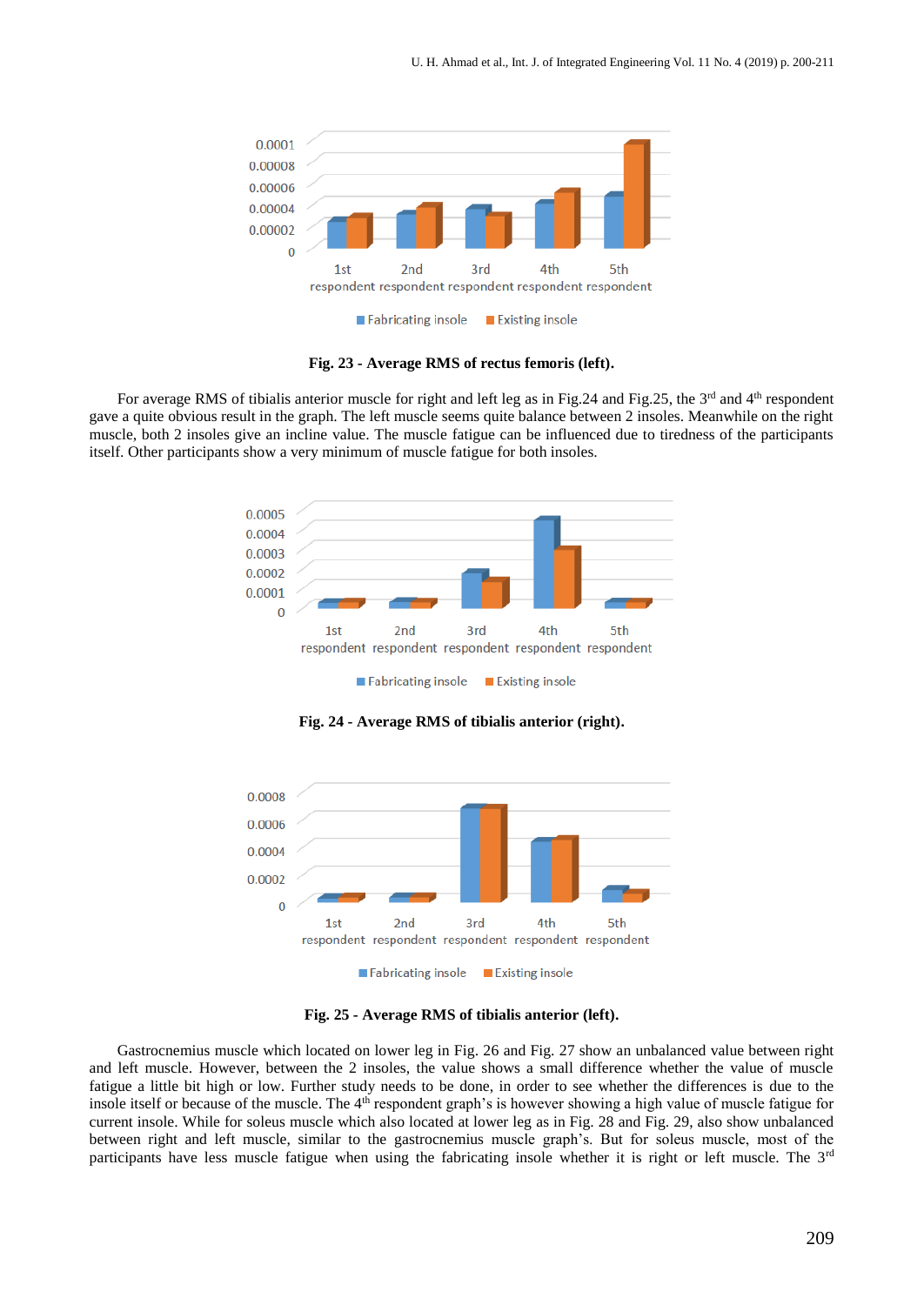participant shows a high value of muscle fatigue for both insole, which is influenced by the participant fitness or the running posture.



#### **Fig. 26 - Average RMS of gastrocnemius (right) Fig. 27 - Average RMS of gastrocnemius (left)**



**Fig. 28 - Average RMS of soleus (right) Fig. 29 - Average RMS of soleus (left)**









**Fig. 30 - Average RMS of vastus medialis (right) Fig. 31 - Average RMS of vastus medialis (left)**

The participants vastus medialis muscle which located on their quadriceps muscle or tendon show quite a different graph between right and left muscle as shown in Fig. 30 and Fig. 31. The left muscle seems through a very little muscle fatigue when using the 2 insoles aside from the  $5<sup>th</sup>$  participants shows that he really having a high muscle fatigue on using current insole on his left foot. While for the right muscle, the value increasing for both insoles. Participant 1st, 4th and 5<sup>th</sup> contribute to increasing value of muscle fatigue for current insole. Only 2<sup>nd</sup> and 3<sup>rd</sup> participants are a bit comfortable on fabricated insole.

#### **4. Conclusion**

The new design of Orthotics Sport Insole has an improvement from the reference insole. Even though it's only slight improvement but it still the efficiency of the insole is increase and better than the reference insole.

#### **Acknowledgement**

The authors wish to thank Universiti Teknikal Malaysia Melaka (UTeM) for supporting this research (PJP/2015/FTK(6D)/S01407).